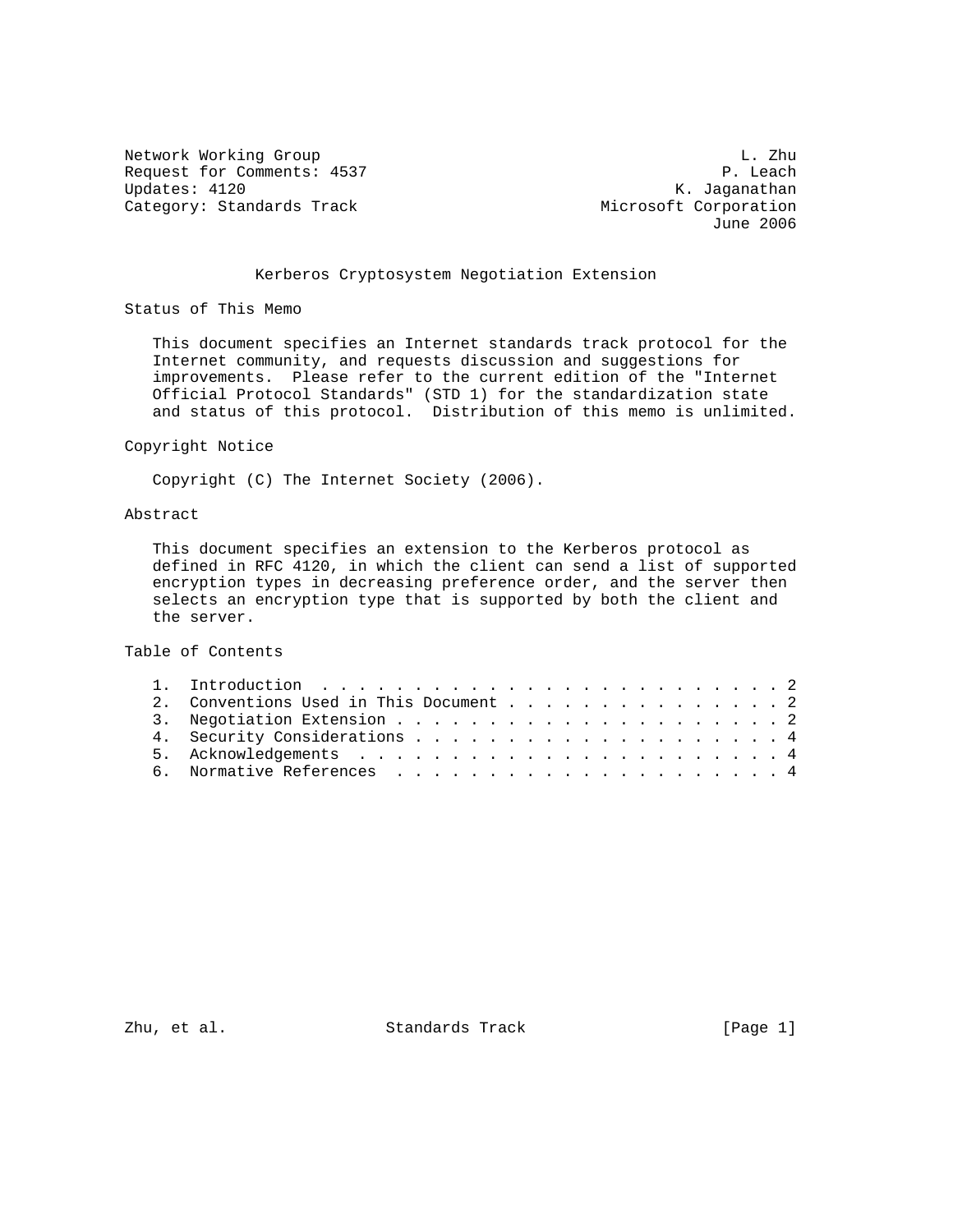# 1. Introduction

 Under the current mechanism [RFC4120], the Kerberos Distribution Center (KDC) must limit the ticket session key encryption type (enctype) chosen for a given server to one it believes is supported by both the client and the server. If both the client and server understand a stronger enctype than the one selected by the KDC, they cannot negotiate it. As the result, the protection of application traffic is often weaker than necessary when the server can support different sets of enctypes depending on the server application software being used.

 This document specifies an extension to the Kerberos protocol to allow clients and servers to negotiate use of a different and possibly stronger cryptosystem in subsequent communication.

 This extension utilizes an authorization data element in the authenticator of the AP-REQ message [RFC4120]. The client sends the list of enctypes that it supports to the server; the server then informs the client of its choice. The negotiated subkey is sent in the AP-REP message [RFC4120].

2. Conventions Used in This Document

 The key words "MUST", "MUST NOT", "REQUIRED", "SHALL", "SHALL NOT", "SHOULD", "SHOULD NOT", "RECOMMENDED", "MAY", and "OPTIONAL" in this document are to be interpreted as described in [RFC2119].

3. Negotiation Extension

 If the client prefers an enctype over that of the service ticket session key, then it SHOULD send a list of enctypes in decreasing preference order to the server. Based on local policy, the client selects enctypes out of all the enctypes available locally to be included in this list, and it SHOULD NOT include enctypes that are less preferable than that of the ticket session key in the service ticket. In addition, the client SHOULD NOT include negative (local use) enctype numbers unless it knows a priori that the server has been configured to use the same negative enctype numbers for the same enctypes.

 The client sends the enctype list via the authorization-data of the authenticator in the AP-REQ [RFC4120]. A new authorization data element type AD-ETYPE-NEGOTIATION is defined.

AD-ETYPE-NEGOTIATION 129

Zhu, et al. Standards Track [Page 2]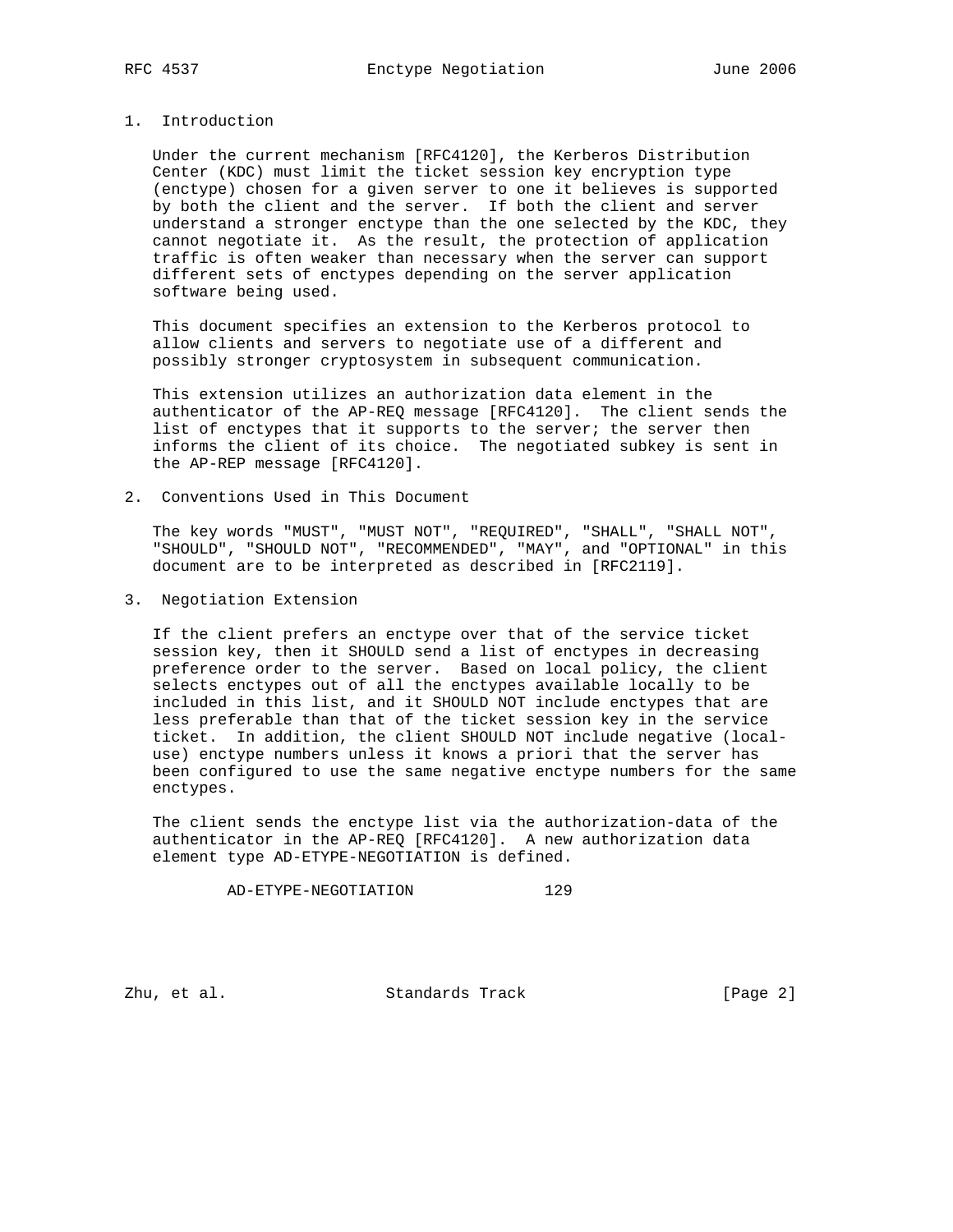This authorization data element itself is enclosed in the AD-IF- RELEVANT container; thus, a correctly implemented server that does not understand this element should ignore it [RFC4120]. The value of this authorization element contains the DER [X680] [X690] encoding of the following ASN.1 type:

EtypeList ::= SEQUENCE OF Int32

- -- Specifies the enctypes supported by the client.
- -- This enctype list is in decreasing preference order
- -- (favorite choice first).
- -- Int32 is defined in [RFC4120].

 If the EtypeList is present and the server prefers an enctype from the client's enctype list over that of the AP-REQ authenticator subkey (if that is present) or the service ticket session key, the server MUST create a subkey using that enctype. This negotiated subkey is sent in the subkey field of AP-REP message, and it is then used as the protocol key or base key [RFC3961] for subsequent communication.

 If the enctype of the ticket session key is included in the enctype list sent by the client, it SHOULD be the last on the list; otherwise, this enctype MUST NOT be negotiated if it was not included in the list.

 This negotiation extension SHOULD NOT be used when the client does not expect the subkey in the AP-REP message from the server.

 A note on key generation: The KDC has a strong Pseudo-Random Number Generator (PRNG); as such, the client can take advantage of the randomness provided by the KDC by reusing the KDC key data when generating keys. Implementations SHOULD use the service ticket session key value as a source of additional entropy when generating the negotiated subkey. If the AP-REQ authenticator subkey is present, it MAY also be used as a source of entropy.

 The server MAY ignore the preference order indicated by the client. The policy by which the client or the server chooses an enctype (i.e., how the preference order for the supported enctypes is selected) is a local matter.

Zhu, et al. Standards Track [Page 3]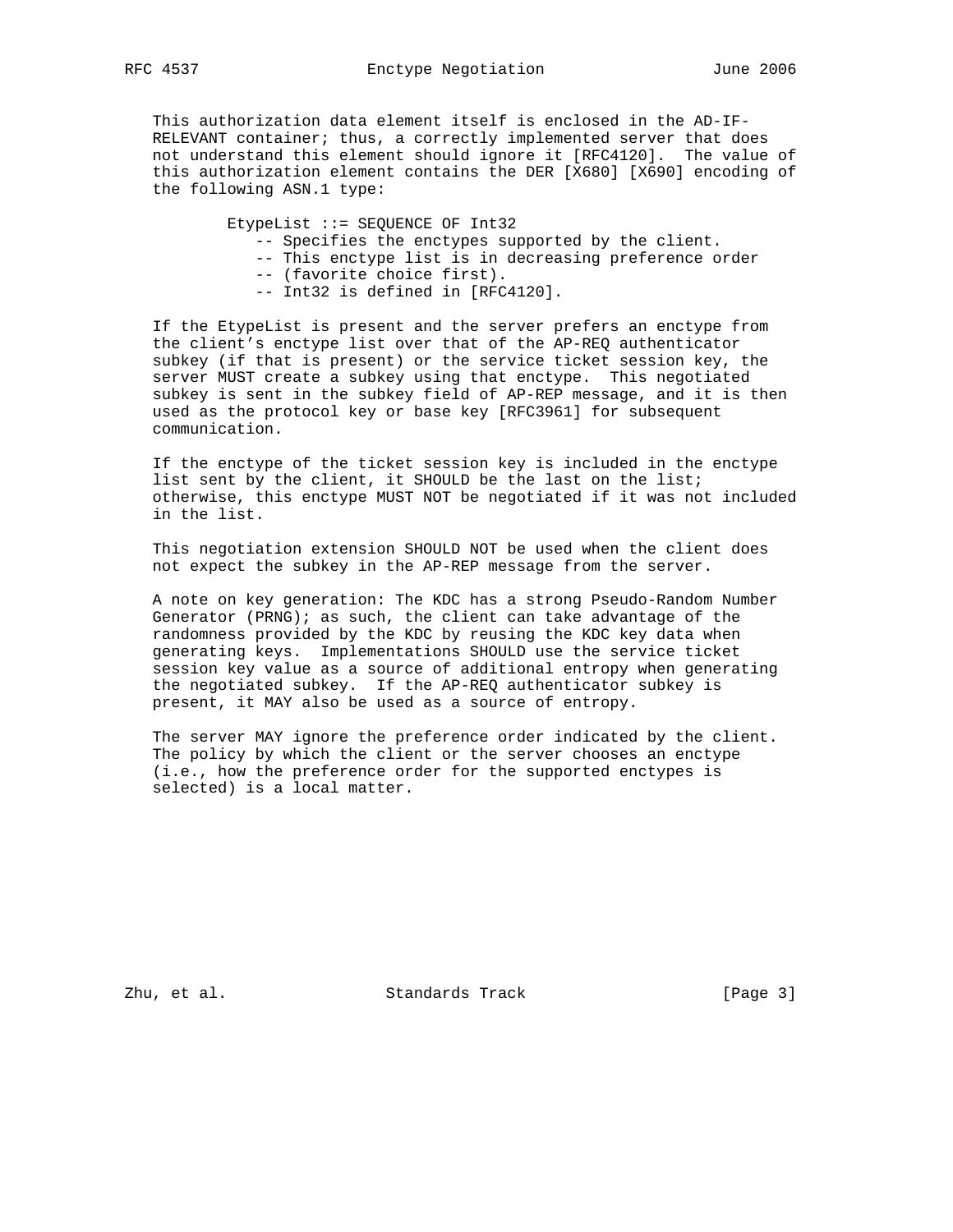### 4. Security Considerations

 The client's enctype list and the server's reply enctype are part of encrypted data; thus, the security considerations are the same as those of the Kerberos encrypted data.

 Both the EtypeList and the server's sub-session key are protected by the session key or sub-session key used for the AP-REQ, and as a result, if a key for a stronger enctype is negotiated underneath a key for a weaker enctype, an attacker capable of breaking the weaker enctype can also discover the key for the stronger enctype. The advantage of this extension is to minimize the amount of cipher text encrypted under a weak enctype to which an attacker has access.

5. Acknowledgements

 The authors would like to thank the following individuals for their comments and suggestions: Ken Raeburn, Luke Howard, Tom Yu, Love Hornquist Astrand, Sam Hartman, and Martin Rex.

- 6. Normative References
	- [RFC2119] Bradner, S., "Key words for use in RFCs to Indicate Requirement Levels", BCP 14, RFC 2119, March 1997.
	- [RFC3961] Raeburn, K., "Encryption and Checksum Specifications for Kerberos 5", RFC 3961, February 2005.
	- [RFC4120] Neuman, C., Yu, T., Hartman, S., and K. Raeburn, "The Kerberos Network Authentication Service (V5)", RFC 4120, July 2005.
	- [X680] ITU-T Recommendation X.680 (2002) | ISO/IEC 8824-1:2002, Information technology - Abstract Syntax Notation One (ASN.1): Specification of basic notation.
	- [X690] ITU-T Recommendation X.690 (2002) | ISO/IEC 8825-1:2002, Information technology - ASN.1 encoding Rules: Specification of Basic Encoding Rules (BER), Canonical Encoding Rules (CER) and Distinguished Encoding Rules (DER).

Zhu, et al. Standards Track [Page 4]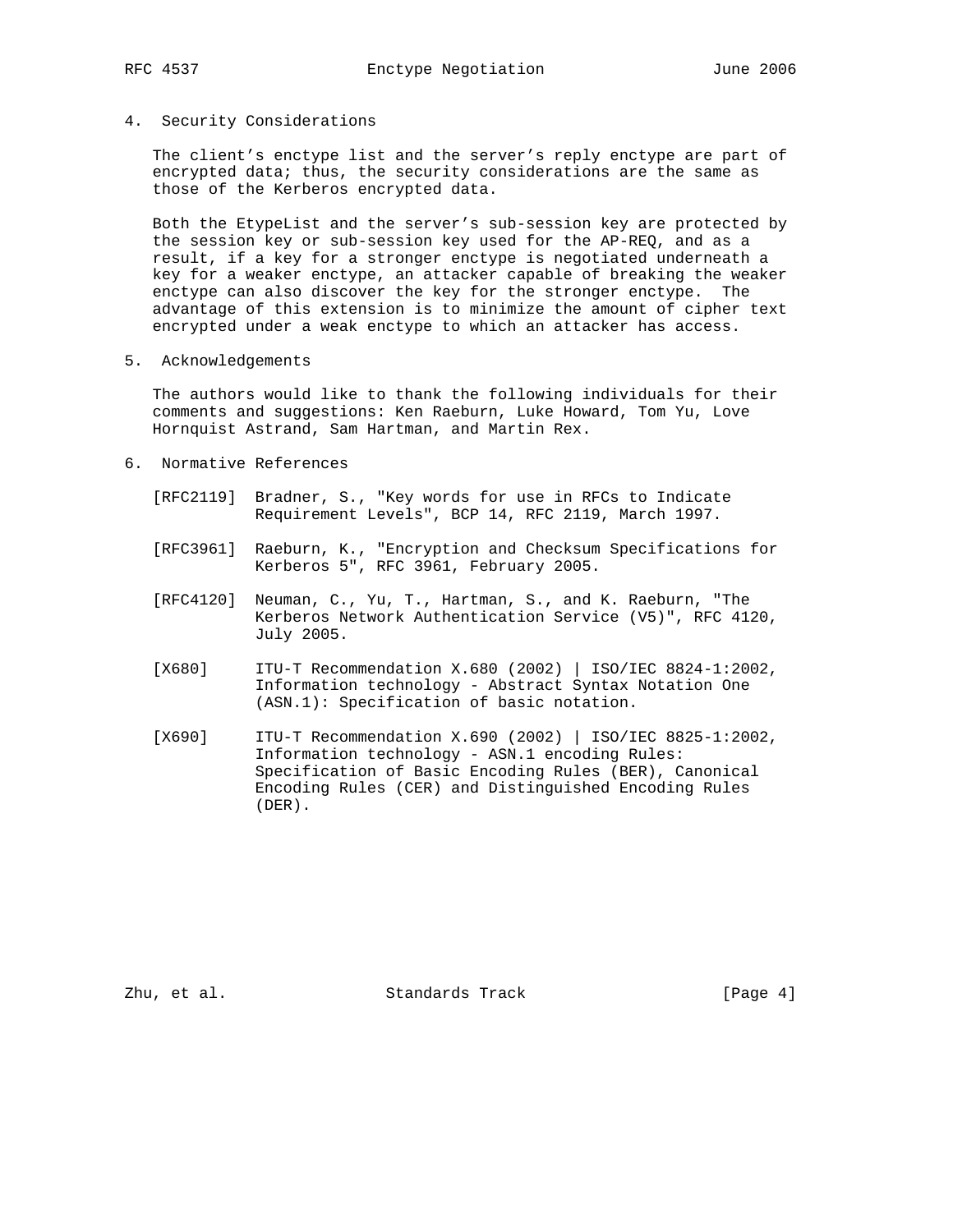Authors' Addresses

 Larry Zhu Microsoft Corporation One Microsoft Way Redmond, WA 98052 US

EMail: lzhu@microsoft.com

 Paul Leach Microsoft Corporation One Microsoft Way Redmond, WA 98052 US

EMail: paulle@microsoft.com

 Karthik Jaganathan Microsoft Corporation One Microsoft Way Redmond, WA 98052 US

EMail: karthikj@microsoft.com

Zhu, et al. Standards Track [Page 5]